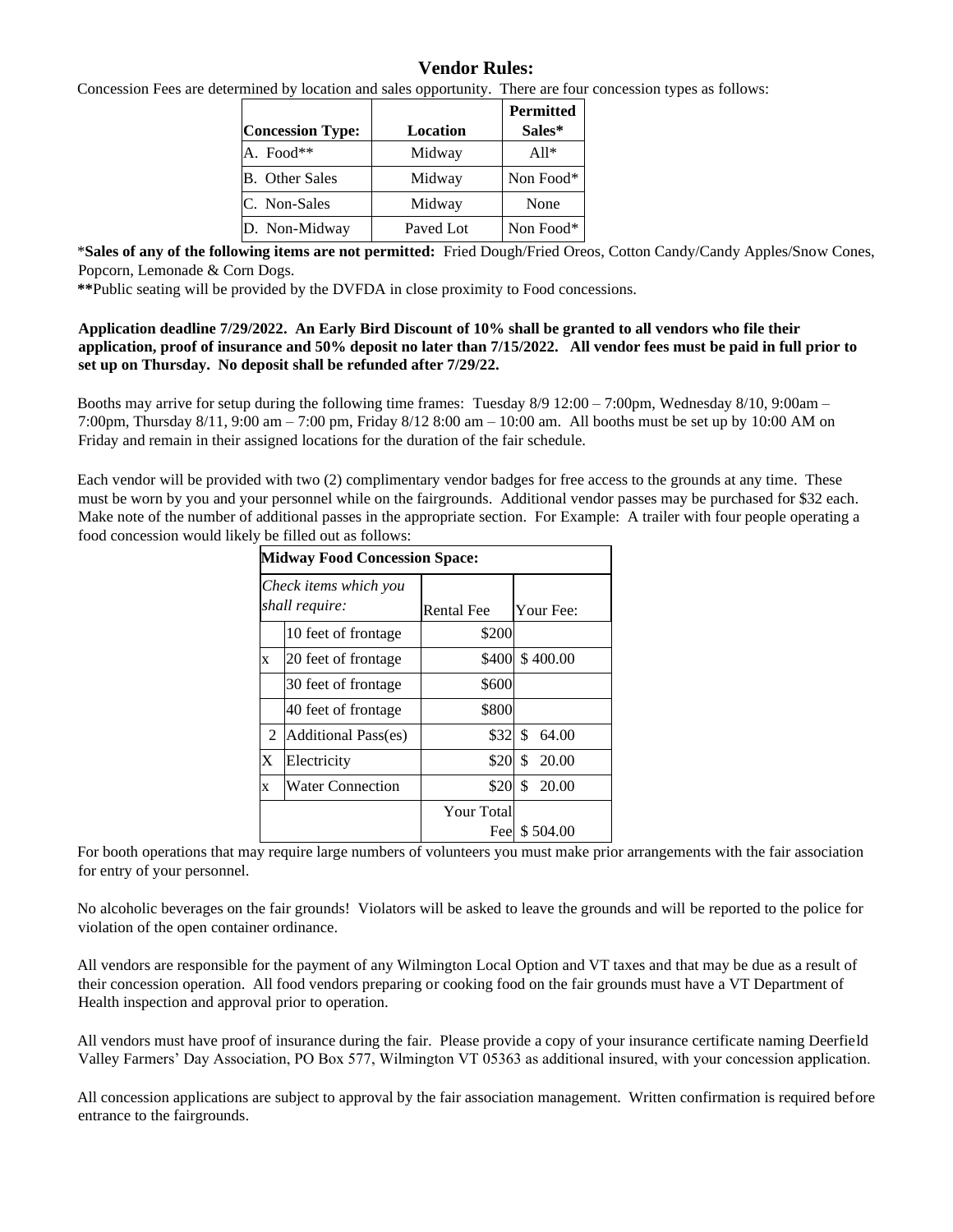Please be sure to accurately describe your booth set-up. If you bring something other than described, we cannot guarantee setup and deposits will be retained as noted above.

All rules and regulations are subject to change at the discretion of the Deerfield Valley Farmers' Day Fair Association, Inc.

Additional Questions? Call Rhonda Davis, (802) 430-8624, or e-mail: rhondadavis2366@gmail.com

# **APPLICATION FOR CONCESSION SPACE AUGUST 12, 13, 14 2022 Application Deadline 7/29/2022**

## **Deerfield Valley Farmers' Day Fair Association, Inc. (DVFDA) PO Box 577, Wilmington, VT 05363**

| Describe your booth (articles for sale, display, games, etc.) |  |  |  |  |  |  |
|---------------------------------------------------------------|--|--|--|--|--|--|
|                                                               |  |  |  |  |  |  |
|                                                               |  |  |  |  |  |  |

| <b>Booth Dimensions</b> | ' frontage x | depth (Please note all footage will be                                                                |
|-------------------------|--------------|-------------------------------------------------------------------------------------------------------|
|                         |              | assigned in frontage increments of 10 feet; thus a $15' \times 15'$ tent would require 20' frontage): |

**\_\_\_\_\_\_\_\_\_\_\_\_\_\_\_\_\_\_\_\_\_\_\_\_\_\_\_\_\_\_\_\_\_\_\_\_\_\_\_\_\_\_\_\_\_\_\_\_\_\_\_\_\_\_\_\_\_\_\_\_\_\_\_\_\_\_\_\_\_\_\_\_\_\_\_\_\_\_\_\_\_\_\_** 

### **Determine your concession type as described within the vendor rules and complete Section A, B, C or D below:**

| Section A. Midway Food Concession Space: |                      |                   | Section C. Midway Non-Sales Concession Space: |                                         |                         |            |           |
|------------------------------------------|----------------------|-------------------|-----------------------------------------------|-----------------------------------------|-------------------------|------------|-----------|
| Check items which you shall<br>require:  |                      | <b>Rental Fee</b> | Your<br>Fee:                                  | Check items which you<br>shall require: |                         | Rental Fee | Your Fee: |
|                                          | 10 feet of frontage  | \$200             |                                               |                                         | 10 feet of frontage     | \$50       |           |
|                                          | 20 feet of frontage  | \$400             |                                               |                                         | 20 feet of frontage     | \$100      |           |
|                                          | 30 feet of frontage  | \$600             |                                               |                                         | 30 feet of frontage     | \$150      |           |
|                                          | 40 feet of frontage  | \$800             |                                               |                                         | 40 feet of frontage     | \$200      |           |
|                                          | Additional Pass(es)@ | \$32              |                                               |                                         | Additional Pass(es)@    | \$32       |           |
|                                          | <b>Electricity</b>   | \$20              |                                               |                                         | Electricity             | \$20       |           |
|                                          | Water Connection     | \$20              |                                               |                                         | <b>Water Connection</b> | \$20       |           |
|                                          | Your Total Fee       |                   |                                               | Your Total Fee                          |                         |            |           |